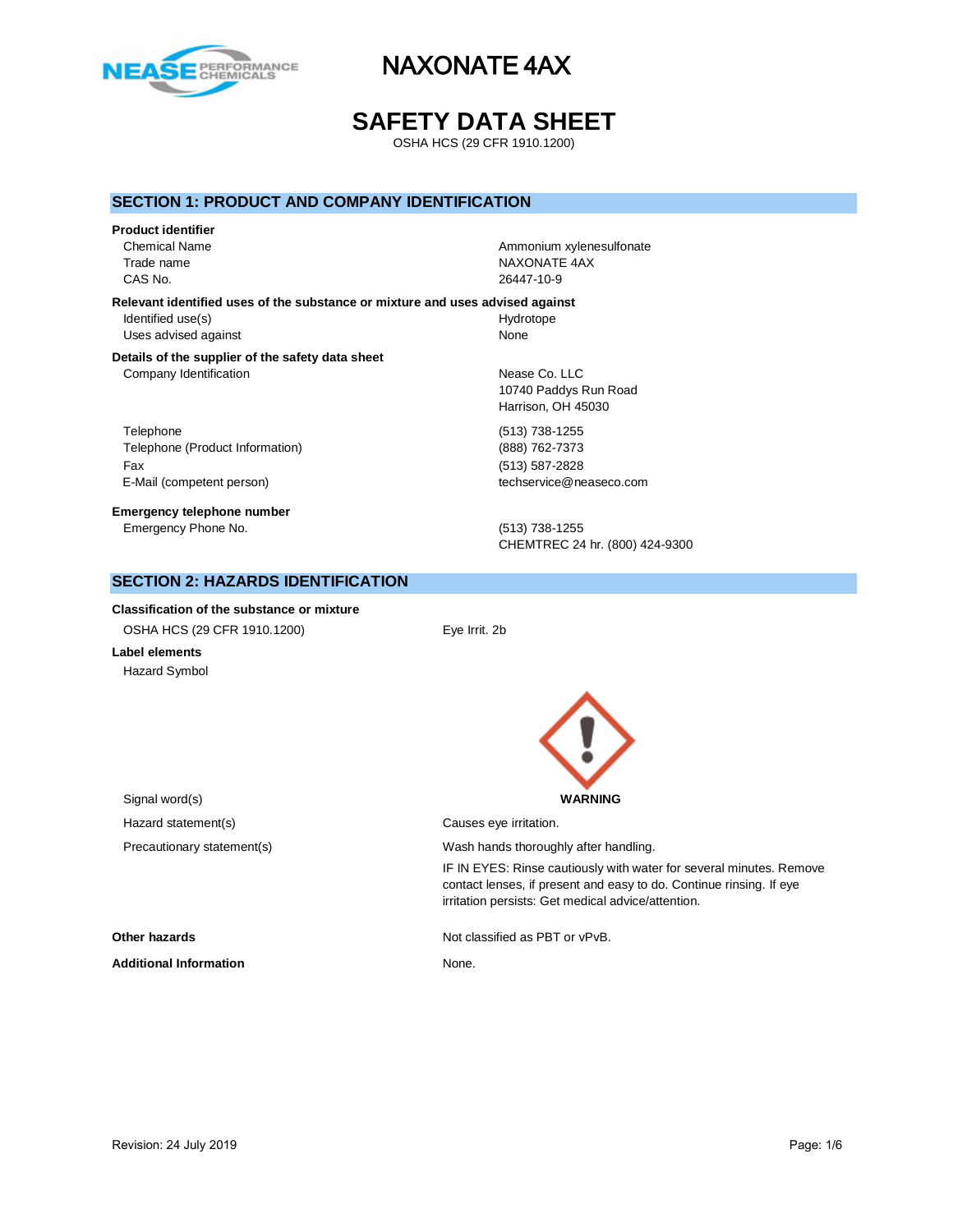

# **SECTION 3: COMPOSITION/INFORMATION ON INGREDIENTS**

| Hazardous ingredient(s)  | $%$ W/W | CAS No.    | Hazard statement(s)    |
|--------------------------|---------|------------|------------------------|
| Ammonium xylenesulfonate | >40%    | 26447-10-9 | Causes eye irritation. |
| Ammonium sulfate         | $2\%$   | 7783-20-2  | None                   |
| Water                    | $<60\%$ | 7664-93-9  | None                   |

**Additional Information -** None

# **SECTION 4: FIRST AID MEASURES**



#### **Description of first aid measures**

| Inhalation                                                                    | Remove to fresh air and keep at rest in a position comfortable for breathing.<br>If breathing is laboured, administer oxygen. If breathing has stopped, apply<br>artificial respiration.                           |
|-------------------------------------------------------------------------------|--------------------------------------------------------------------------------------------------------------------------------------------------------------------------------------------------------------------|
| <b>Skin Contact</b>                                                           | Wash affected skin with plenty of water. Continue to wash the affected area<br>for at least 15 minutes.                                                                                                            |
| Eye Contact                                                                   | Immediately flush eyes for at least 15 minutes. Hold eye open and rinse<br>slowly and gently with water. Continue rinsing. Seek medical treatment when<br>anyone has symptoms apparently due to contact with eyes. |
| Ingestion                                                                     | Drink two glasses of water. Call a physician. If swallowed, and the victim is<br>conscious and alert, induce vomiting immediately, as directed by medical<br>personnel.                                            |
| Most important symptoms and effects, both<br>acute and delayed                | None                                                                                                                                                                                                               |
| Indication of any immediate medical attention<br>and special treatment needed | None                                                                                                                                                                                                               |

## **SECTION 5: FIRE-FIGHTING MEASURES**

| Extinguishing media                                              |                                                                                                          |
|------------------------------------------------------------------|----------------------------------------------------------------------------------------------------------|
| -Suitable Extinguishing Media<br>-Unsuitable Extinguishing Media | Extinguish with waterspray, dry chemical, sand or carbon dioxide.<br>None anticipated.                   |
| Special hazards arising from the substance or<br>mixture         | None anticipated.                                                                                        |
| <b>Advice for fire-fighters</b>                                  | Fire fighters should wear complete protective clothing including self-<br>contained breathing apparatus. |

### **SECTION 6: ACCIDENTAL RELEASE MEASURES Personal precautions, protective equipment and emergency procedures** Put on protective equipment before entering danger area. **Environmental precautions Do not allow to enter drains, sewers or watercourses. Methods and material for containment and cleaning up** Contain spillages with sand, earth or any suitable adsorbent material. Transfer to a container for disposal or recovery. Wash the spillage area with water. If possible prevent water running into sewers. **Reference to other sections** None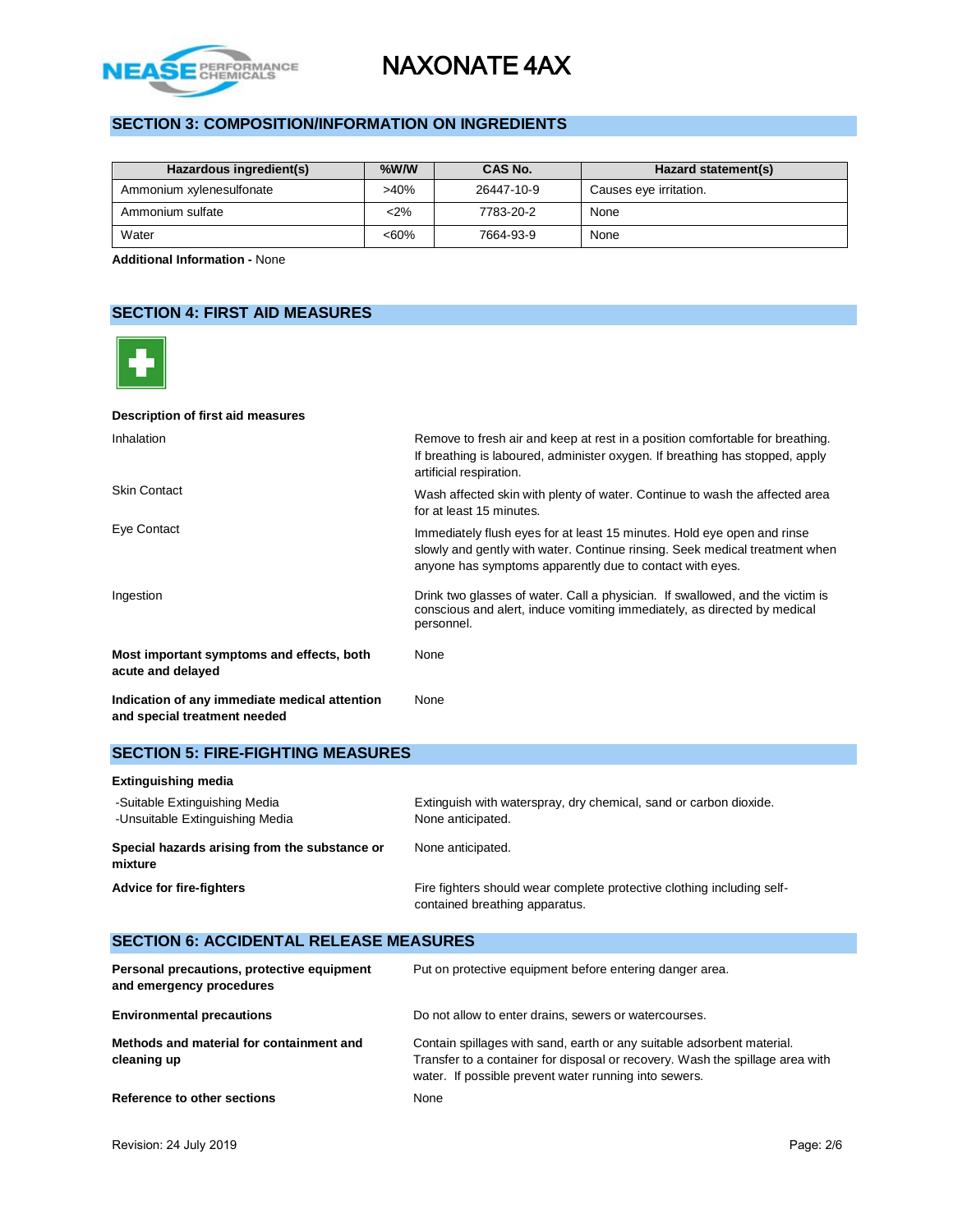

Additional Information **None** None

| <b>SECTION 7: HANDLING AND STORAGE</b>                                                                                                                                                                                      |                                                      |            |                     |            |             |       |
|-----------------------------------------------------------------------------------------------------------------------------------------------------------------------------------------------------------------------------|------------------------------------------------------|------------|---------------------|------------|-------------|-------|
|                                                                                                                                                                                                                             | Precautions for safe handling<br>Do not get in eyes. |            |                     |            |             |       |
| Conditions for safe storage, including any incompatibilities                                                                                                                                                                |                                                      |            |                     |            |             |       |
| Store at room temperature. Prevent from freezing. This product should be<br>-Storage Temperature<br>stored at a temperature greater than: $10^{\circ}$ C (50 $^{\circ}$ F). The product will<br>precipitated at 0°C (32°F). |                                                      |            |                     |            |             |       |
| Keep away from oxidising agents. Keep container tightly closed and dry.<br>-Incompatible materials                                                                                                                          |                                                      |            |                     |            |             |       |
| Specific end use(s)                                                                                                                                                                                                         | Hydrotope                                            |            |                     |            |             |       |
| <b>SECTION 8: EXPOSURE CONTROLS/PERSONAL PROTECTION</b>                                                                                                                                                                     |                                                      |            |                     |            |             |       |
| <b>Control parameters</b>                                                                                                                                                                                                   |                                                      |            |                     |            |             |       |
| Occupational exposure limits                                                                                                                                                                                                |                                                      |            |                     |            |             |       |
|                                                                                                                                                                                                                             |                                                      |            | LTEL (8 hr TWA ppm) | STEL (ppm) |             |       |
| <b>SUBSTANCE.</b>                                                                                                                                                                                                           | CAS No.                                              | PEL (OSHA) | TLV (ACGIH)         | PEL (OSHA) | TLV (ACGIH) | Note: |

None ----- ------ ------- ------- -------- ----- **Recommended monitoring method** None **Exposure controls** Appropriate engineering controls **Notify Appropriate engineering controls** Not normally required. **Personal protection equipment** Eye/face protection Wear protective eye glasses for protection against liquid splashes. Skin protection (Hand protection/ Other) The following to be used as necessary:Gloves (Neoprene or Natural rubber). Respiratory protection **No personal respiratory protective equipment normally required.** Thermal hazards Use gloves with insulation for thermal protection, when needed. **Environmental Exposure Controls Do not allow to enter drains, sewers or watercourses.** 

# **SECTION 9: PHYSICAL AND CHEMICAL PROPERTIES**

**Information on basic physical and chemical properties**

| Appearance                               | Liauid                  |
|------------------------------------------|-------------------------|
| Colour                                   | Colourless to yellowish |
| Odour                                    | Ammonia-like.           |
| Odour Threshold (ppm)                    | Not available.          |
| pH (Value)                               | 7-9                     |
| Melting Point (°C) / Freezing Point (°C) | ≈0                      |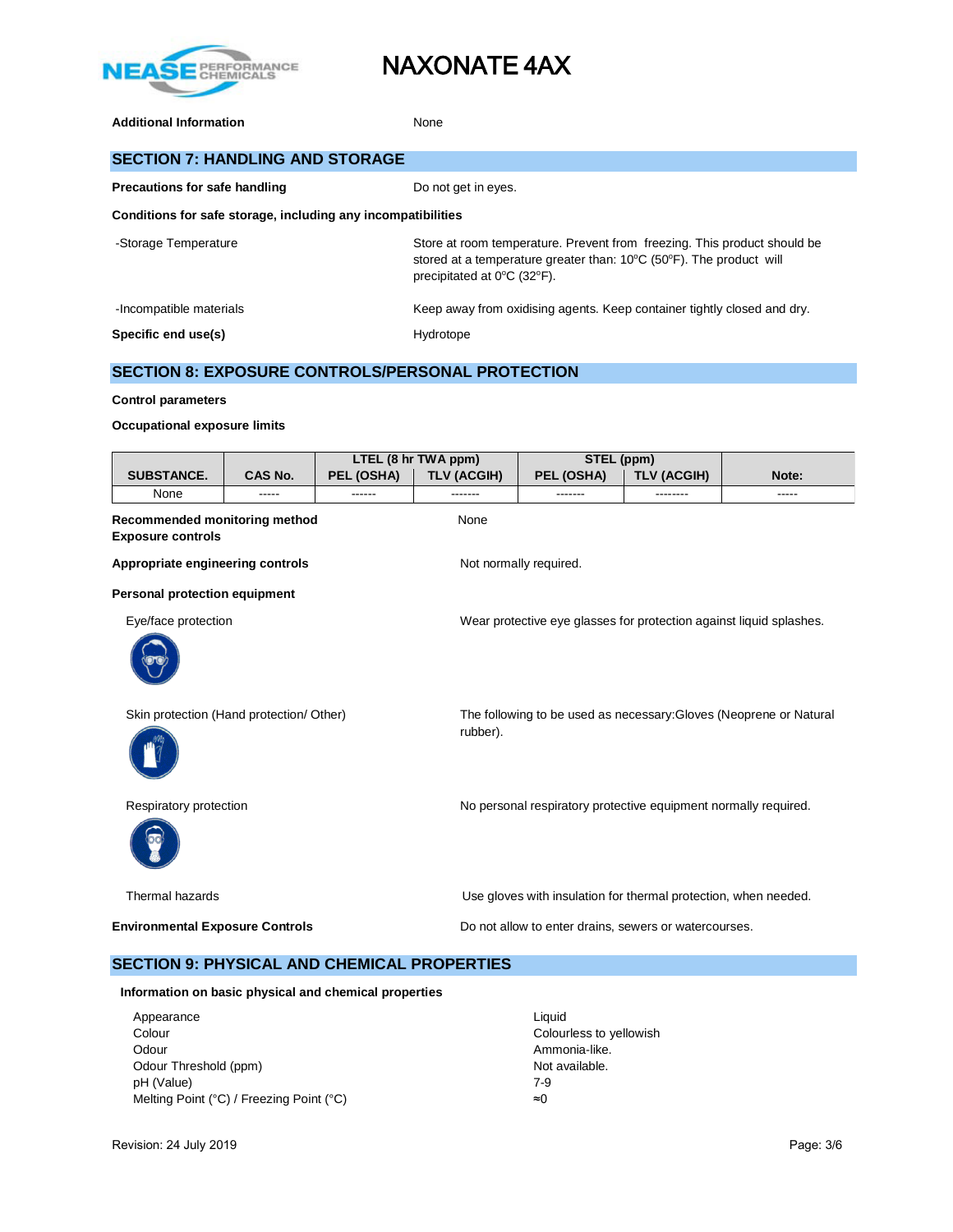

Boiling point/boiling range (°C): 101 Flash Point (°C)  $>121$  (>250 °F) [Open cup] Evaporation rate  $\leq 1$  (butyl acetate=1). Flammability (solid, gas) Not applicable. Explosive limit ranges **Not available**. Vapour Pressure (Pascal) 2266 (17 mm Hg) Vapour Density (Air=1) <1 Density  $(g/m)$  1.12  $@$  25°C Solubility (Water) **Completely Soluble** Completely Soluble Solubility (Other) Not available. Partition Coefficient (n-Octanol/water) Not available. Auto Ignition Temperature (°C) and the control of the Not available. Decomposition Temperature (°C) Not available. Kinematic Viscosity (cSt) @ 40°C Not available Not available Explosive properties Not explosive. Oxidising properties Not oxidising.

## **Other information Not available. Other information**

## **SECTION 10: STABILITY AND REACTIVITY**

| Reactivity                                | Stable under normal conditions.                  |
|-------------------------------------------|--------------------------------------------------|
| <b>Chemical stability</b>                 | Stable.                                          |
| Possibility of hazardous reactions        | None anticipated.                                |
| <b>Conditions to avoid</b>                | Incompatible materials.                          |
| Incompatible materials                    | Reacts with oxidizers.                           |
| <b>Hazardous Decomposition Product(s)</b> | Carbon monoxide, Carbon dioxide, Sulphur oxides, |

## **SECTION 11: TOXICOLOGICAL INFORMATION**

**Exposure routes:** Inhalation**,** Skin Contact**,** Eye Contact

#### **Substances in preparations / mixtures**

Ammonium xylenesulfonate ( CAS No. 26447-10-9):

**Irritation/Corrosivity Causes eye irritation.** 

**Sensitization** (By analogy with similar materials) It is not a skin sensitizer.

**Acute toxicity** Oral: LD50 > 5250 mg/kg-bw Dermal: LD50 > 2000 mg/kg-bw Inhalation: LC50 > 6.41 mg/l 232 min

**Repeated dose toxicity** (By analogy with similar materials) NOAEL: > 763 active ingredient/kg bw/day (in diet for 90 days, in diet, rat)

**Carcinogenicity Carcinogenicity It is unlikely to present a carcinogenic hazard to man.** 

| <b>NTP</b> | ADC<br>IANC | <b>ACGIH</b> | <b>OSHA</b> | <b>NIOSH</b> |
|------------|-------------|--------------|-------------|--------------|
| No.        | No.         | No.          | No.         | No.          |

**Mutagenicity** (By analogy with similar materials) There is no evidence of mutagenic potential.

**Toxicity for reproduction** (By analogy with similar materials) None anticipated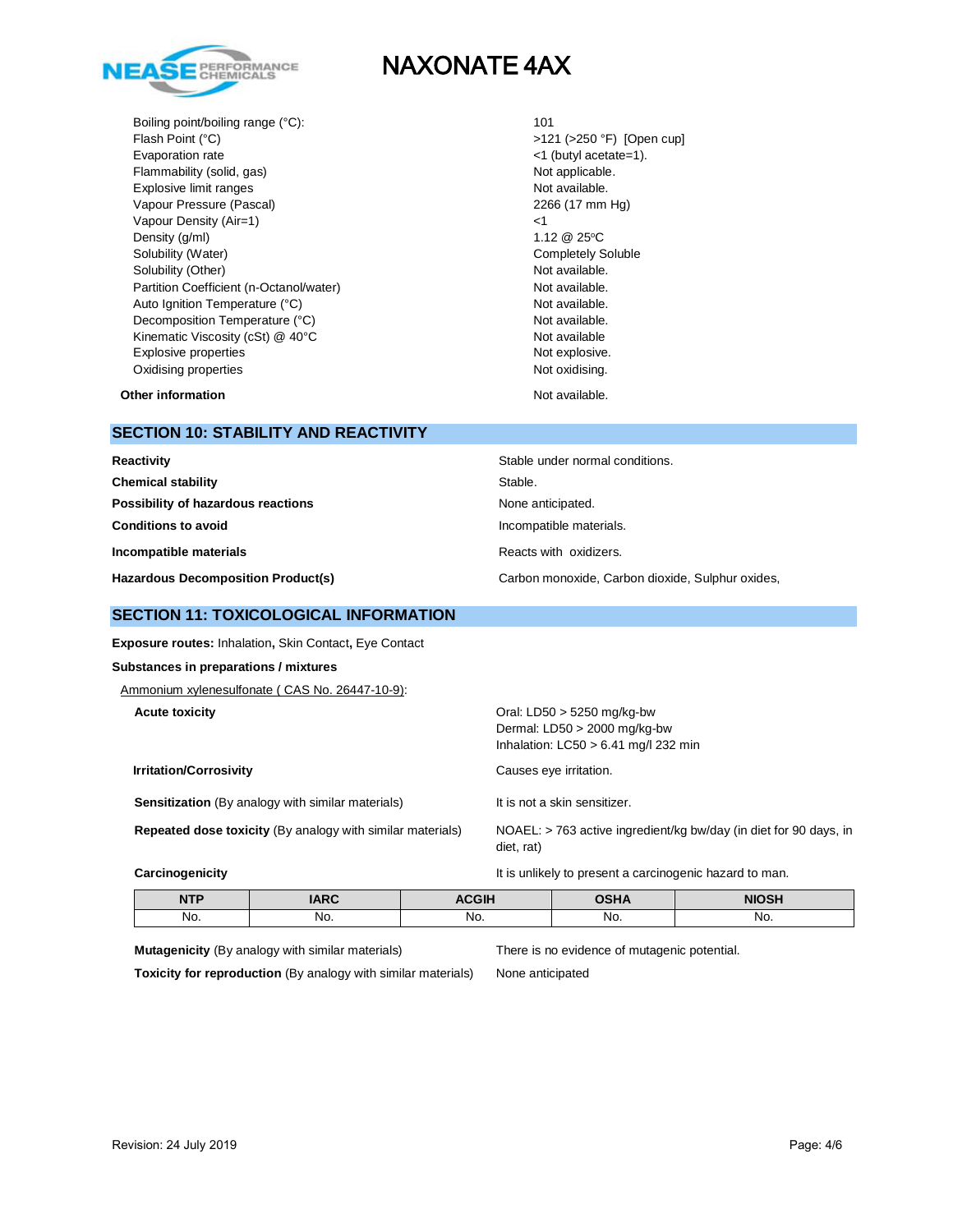

# **SECTION 12: ECOLOGICAL INFORMATION**

Toxicity - Substances in preparations / mixtures

Ammonium xylenesulfonate ( CAS No. 26447-10-9) - (By analogy with similar materials):

| Short term                                | LC50 (96 hour): $> 1000$ mg/L (Oncorhynchus mykiss)<br>EC50 (48 hour): >1000 mg/l (Daphnia magna, mobility) |
|-------------------------------------------|-------------------------------------------------------------------------------------------------------------|
|                                           | EC50 (96 hour): > 230 mg/l (Pseudokirchnerella subcapitata)                                                 |
| Long Term                                 | Scientifically unjustified                                                                                  |
| Persistence and degradability             | Readily biodegradable                                                                                       |
| <b>Bioaccumulative potential</b>          | Not available.                                                                                              |
| Mobility in soil                          | Not available.                                                                                              |
| <b>Results of PBT and vPvB assessment</b> | Not classified as PBT or vPvB.                                                                              |
| Other adverse effects                     | None known.                                                                                                 |
|                                           |                                                                                                             |

#### **SECTION 13: DISPOSAL CONSIDERATIONS**

Waste treatment methods **Disposal should be in accordance with local**, state or national legislation. Consult an accredited waste disposal contractor or the local authority for advice.

Additional Information **None known** 

## **SECTION 14: TRANSPORT INFORMATION**

**Land transport (U.S. DOT)**

**Sea transport (IMDG)**

**Air transport (ICAO/IATA)**

**UN number Proper Shipping Name Transport hazard class(es) Packing group Hazard label(s) Environmental hazards Special precautions for user**

**Not classified as dangerous for transport**

**Transport in bulk according to Annex II of MARPOL73/78 and the IBC Code:** 

### **SECTION 15: REGULATORY INFORMATION**

**Safety, health and environmental regulations/legislation specific for the substance or mixture:**

**TSCA (Toxic Substance Control Act) -** Inventory Status**: On active TSCA list Canada Domestic Substance List (DSL)** - Listed

**Designated Hazardous Substances and Reportable Quantities (40 CFR 302.4)**:

| <b>Chemical Name</b>                     |                                                                                    | CAS No.       | <b>Typical %wt.</b> | <b>RQ (Pounds)</b>  |  |
|------------------------------------------|------------------------------------------------------------------------------------|---------------|---------------------|---------------------|--|
| None                                     |                                                                                    | $\frac{1}{2}$ | $\cdots$            | ----                |  |
| SARA 311/312 - Hazard Categories:        |                                                                                    |               |                     |                     |  |
| $\Box$ Sudden Release<br>$\Box$ Fire     | $\boxtimes$ Immediate (acute)<br>Chronic (delayed)<br>Reactivity<br>$\blacksquare$ |               |                     |                     |  |
| SARA 313 - Toxic Chemicals (40 CFR 372): |                                                                                    |               |                     |                     |  |
| <b>Chemical Name</b>                     |                                                                                    |               | CAS No.             | <b>Typical %wt.</b> |  |
| None                                     |                                                                                    |               | ------              | -----               |  |
|                                          |                                                                                    |               |                     |                     |  |

#### **SARA 302 - Extremely Hazardous Substances(40 CFR 355):**

| <b>Chemical Na</b><br><b>Name</b> | AS No.            | <b>Typical %wt.</b> |
|-----------------------------------|-------------------|---------------------|
| None<br>$\sim$ $\sim$             | ------<br>------- | ----<br>_____       |